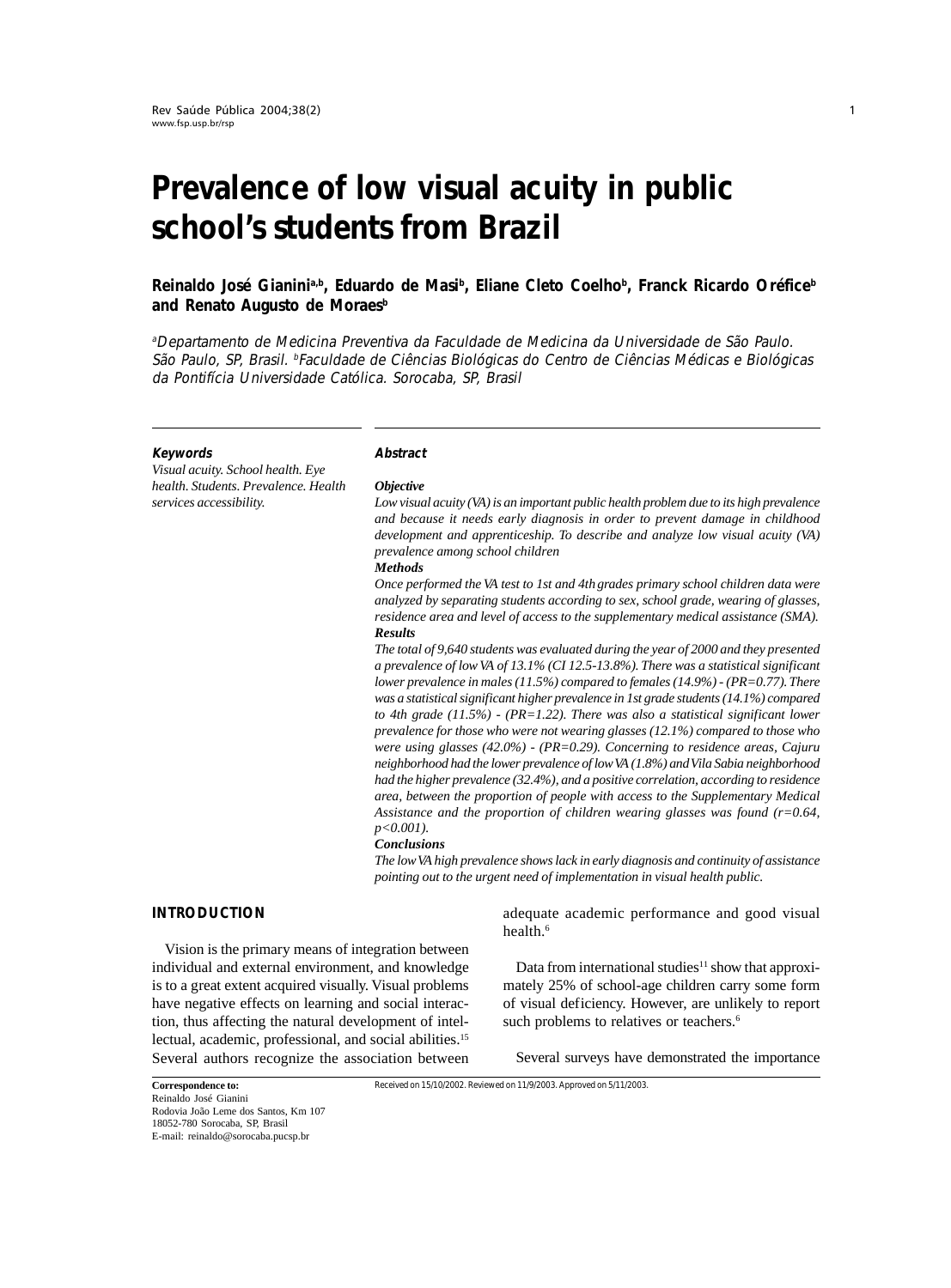of the early diagnosis of visual problems as an essential means of minimizing and preventing severe problems in the future, including amblyopia and strabismus.6 In developing countries, the scenario is even more worrisome: data show that 80% of blindness cases worldwide occur in these countries, and that two-thirds of these cases are either preventable or curable.14

From the public health perspective, mass investigation of visual problems in children by ophthalmologists is too costly, which suggests the administration of visual acuity tests by non-physicians, as long as trained and supervised. This is the recommended procedure when dealing with populations clustered into schools, within the age group in which visual problems are a priority.14

Routine visual acuity evaluation is aimed at ensuring good visual health, helping to attenuate the high rates of school dropout and academic failure, and preventing several more important visual complications.14 Thus, visual acuity screening programs in schools are directed towards the identification of children in need of ophthalmologic care.

In the municipality of Sorocaba, southeastern Brazil, such screening has been accomplished by the *Programa Escola Saudável* (Healthy School Program - PES). This program provides counseling by a healthcare team to maternities, day care centers, preschools, and elementary schools for the promotion of health and the prevention of diseases. Its activities include, among others, actions directed to Hygiene, Nutrition, and Mental, Oral, and Visual Health.

From the collective health standpoint, to describe and analyze the prevalence of low visual acuity in schoolchildren as diagnosed by healthcare agents may be of great value for the planning and improvement of preventive measures and for the establishment of local visual healthcare programs, capable of reducing the inequity existent in contemporary Brazilian healthcare, reported by various authors.<sup>2</sup>

Thus, the present study's general goal is to describe the prevalence of low visual acuity among elementary school students.

# **METHODS**

The study was conducted with first- and fourthgrade students form elementary schools of the public network in Sorocaba, southeastern Brazil. LVA diagnosis was performed on 9.640 schoolchildren.

The study was carried out in two separate stages.

The first of these was carried out in 2000 by School Healthcare Agents of the *Programa Escola Saudável*. These agents evaluated the visual acuity of 1st and 4th grade students from municipal and state elementary schools. The exam was carried out after parental/caretaker consent was obtained through School Administration.

Evaluation was performed using a Snellen chart (whose scores vary between 0.1 and 1.0). The child was placed five meters away from the chart, and optotypes were indicated using a black pencil placed vertically two centimeters below the character, as recommended by the *Conselho Brasileiro de Oftalmologia* (Brazilian Ophthalmology Council). Each eye was examined separately. Children who wore eyeglasses were examined with their eyeglasses appropriately placed. Children who recognized Snellen line 3 optotypes (VA=0.8) with both eyes were considered as having normal visual acuity. Children who did not recognize this line – with one or both eyes – were classified as with LVA.<sup>3</sup>

Data from each classroom were registered in a file, including student's name, grade and VA values for each eye. Students who had difficulty reading the table were referred to ophthalmologists at the Sorocaba Ophthalmologic Hospital.

In the second stage (2001-2002), the results recorded in the visual screening files were analyzed. The number of school children who underwent the test was recorded, as well as the number of LVA children (one or both eyes). These data were grouped initially by school, and then by Health Center reference area.

Children absent at the day of the test, whose names or scores were not legible written on the files, who's sex could not be defined based on the records, or who could not take the test, despite being willing to do so, due to comprehension problems, were excluded.

Children were classified according to visual acuity (normal (VA= $0.8$ ) or low (VA< $0.8$ ), sex, grade (1st) and 4th) and use of eyeglasses (yes/no).

The proportion of subjects with access to supplementary healthcare in a given reference area was estimated based on the proportion of deliveries in the area performed by the SHC system (which includes direct procedure payment and health plans or insurance) in 2000.

The Relative Risk (Prevalence Ratio) of LVA was calculated between sexes (male/female), grades (1st/ 4th) and use of eyeglasses (yes/no).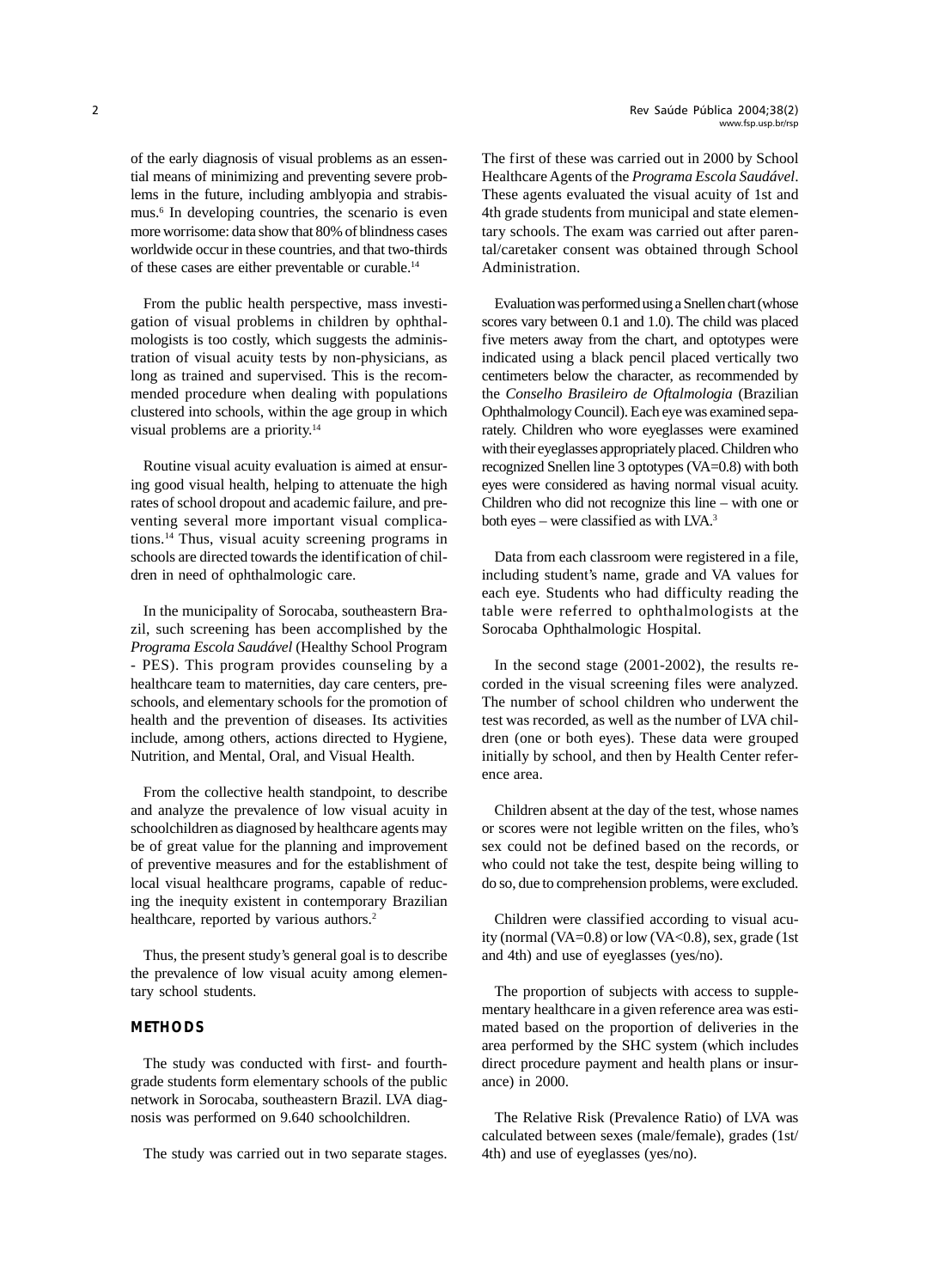| Variable          | <b>LVA</b> |        | Total | PR   | 95% CI        | $X^2$ | р       |
|-------------------|------------|--------|-------|------|---------------|-------|---------|
|                   | N          | $(\%)$ |       |      |               |       |         |
| Sex               |            |        |       |      |               |       |         |
| Male              | 564        | (11.5) | 4,921 | 0.77 | $0.69 - 0.85$ | 24.6  | < 0.001 |
| Female            | 702        | (14.9) | 4,719 | 1.00 |               |       |         |
| Grade             |            |        |       |      |               |       |         |
| 1st               | 860        | (14.1) | 6,109 | 1.22 | 1.10-1.37     | 12.8  | < 0.001 |
| 4th               | 406        | (11.5) | 3,531 | 1.00 |               |       |         |
| Use of eyeglasses |            |        |       |      |               |       |         |
| N <sub>0</sub>    | 1.120      | (12.1) | 9.292 | 0.29 | $0.25 - 0.33$ | 127.6 | < 0.001 |
| Yes               | 146        | (42.0) | 348   | 1.00 |               |       |         |
| Total             | 1,266      | (13.1) | 9,640 |      | 12.5-13.8     |       |         |

**Table 1** – Distribution of the public network students analyzed, according to studied variables and visual acuity. Sorocaba, 2000.

LVA – Low visual acuity

Pearson's correlation test was performed for the distribution of variables "access to supplementary healthcare", "use of eyeglasses", and "low visual acuity" by reference area. In case a correlation was significant, a Linear Regression analysis was carried out.

Data analysis was carried out using Epi Info v.6.04d and Bioestat 2.0 software.

#### **RESULTS**

The analysis included 47 public network schools and 19 private schools, located within the reference areas of 26 Health Centers, covering 100% of the municipality of Sorocaba, southeastern Brazil. The 4th grade schools evaluated were located in 19 Health Center areas, covering 73.1% of the municipality. The 1st grade schools were located in all 26 areas, that is, 100% of the municipality.

According to the number of students enrolled in the schools included in the visual screening, a total 10,982 students should have been evaluated. This did not happen in practice, however, due to the large number of absences registered on the day of the test (1,307 students, 11.9%). Furthermore, 7 students whose sex could not be determined based on the examination file, 14 whose names or test results were illegible, and 14 who were not able to take the test were excluded from the second stage of the study, totalizing 1,342 losses (12.2%). Thus the second stage of the study included information on 9,640 students, of which 1,266 had low visual acuity (13.1% prevalence, 95% CI 12.5-13.8%).

Of the 9,640 students evaluated, 4,921 (51.0%) were male and 4,719 (49.0%) female. Prevalence of LVA was 11.5% among male students (95% IC 10.6- 12.4%), and 14.9% among female students (95% CI 13.9-15.9%). The prevalence ratio for male students was 0.77 (95% CI =0.69-0.85) (Table 1).

First-graders accounted for 63.4% of the sample

(6,109 students), and fourth-graders for 36.6% (3,531 students). Prevalence of LVA was 14.1% among firstgraders (95% CI 13.2-15.0%) and 11.5% among fourth-graders (95% CI 10.5-12.6%). The prevalence ratio for first graders was 1.22 (95% CI 1.10-1.37).

Of the total 9,640 students analyzed, 348 (3,6%) wore eyeglasses. Of these, 146 had visual acuity below 0.8 even with their eyeglasses appropriately placed (42.0% prevalence, 95% CI 36.7-47.3%). Of the 9,292 students who did not wear eyeglasses, 1.120 had VA<0.8 (12.1% prevalence, 95% CI 11.4-12.7%). The prevalence ratio for students without eyeglasses was 0.29 (95% CI 0.25-0.33).

LVA prevalence ranged, according to reference area, from 1.8% in *Cajurú* to 32.4% in *Vila Sabiá*; the proportion of subjects with access to supplementary healthcare varied between 0.13 in *Lopes de Oliveira* and *Nova Esperança* and 0.49 in *Vila Santana*; and the prevalence of eyeglasses ranged from 1.3% in *Eden* to 9.8% in *Vila Santana*. No significant correlation was observed between LVA and access to SHC (r=-0.0476; p=0.8174), nor between LVA and use of eyeglasses  $(r=0.2097; p=0.3039)$ . However, a significant correlation was observed between use of eyeglasses and access to SHC (r=0.6376; p=0.005) (Table 2).

Linear regression analysis between access to SHC (independent variable) and use of eyeglasses (dependent variable) results were:  $F=16.41$ , strongly significant ( $p=0.0007$ ), intercept (a)  $=0.2760$ , and regression coefficient (b) =12.91 (Figure).

## **DISCUSSION**

### **Situation in Sorocaba**

The prevalence of low visual acuity among 1st and 4th grade students found in the present study was 13.1%. There are few studies in the literature including students from these two grades only, which limits the validity of comparisons. Moreover, many studies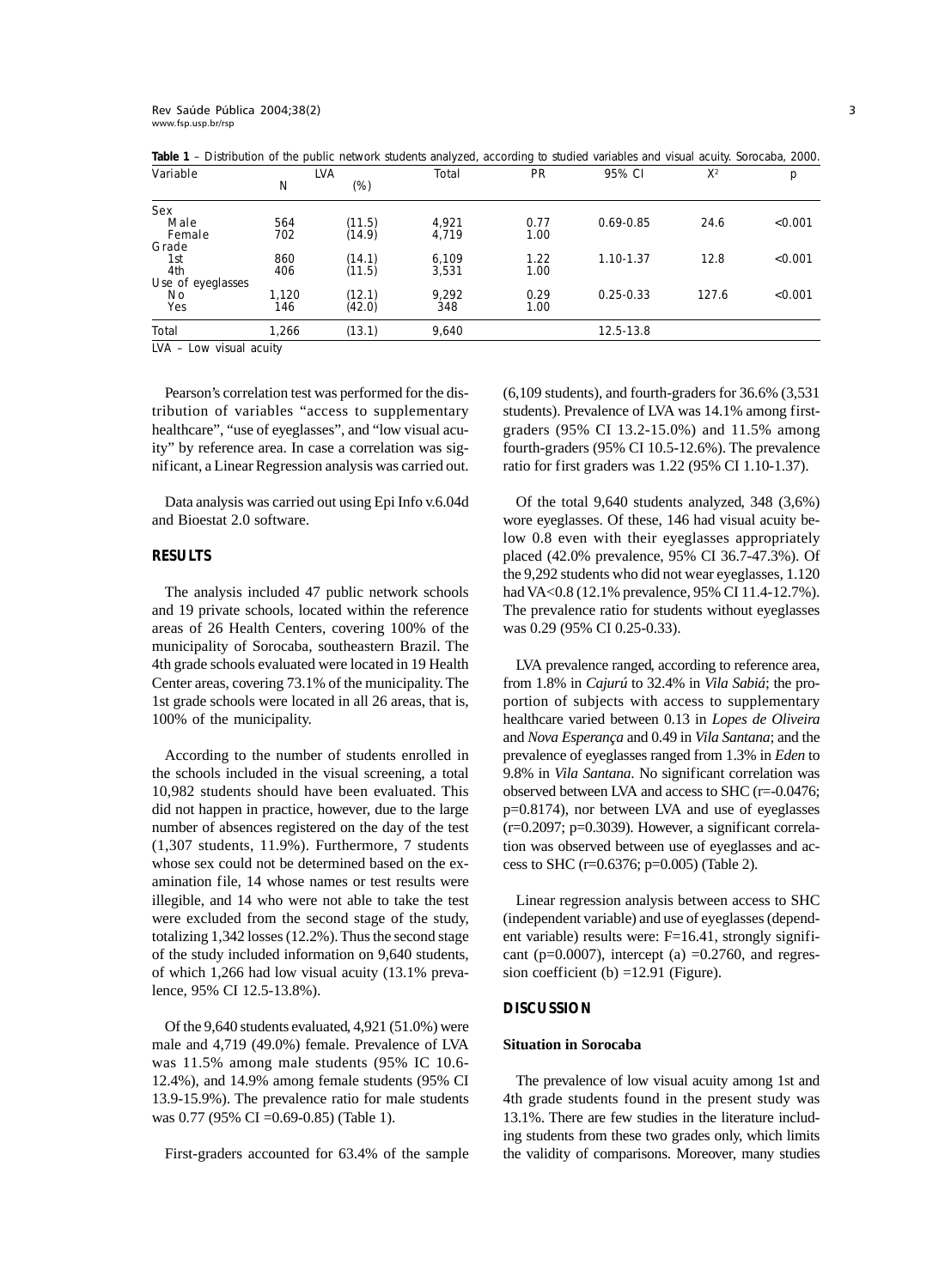have different methodologies. Most studies use the visual acuity test only as a preliminary exam for the selection of subjects for more detailed examination. Still, we have managed to compare our data to those of other somewhat similar studies. The prevalence of LVA among studies similar to ours varied from 7.6 to 29%.1,7

A comparison of the LVA prevalence found in Sorocaba and those from the aforementioned studies places Sorocaba in an intermediate position. This does not mean that Sorocaba students have good visual health, for the 13.1% prevalence found is potentially reducible. Despite being less than half the value of the highest prevalence found (29%),<sup>7</sup> the prevalence in Sorocaba is still almost twice the lowest value  $(7.6\%)$ .<sup>1</sup>

The number of students absent on the day of the test (11.9%) must be considered when discussing the prevalence of LVA found in the

present study. Such a high rate of absenteeism will led to a underestimation of actual levels in case a larger proportion of LVA individuals is included among the absentees.

Two studies help us understand factors that may have led to the large number of absentees registered.<sup>10,4</sup> In a study carried out in the city of Osasco (southeast-



**Figure** – Regression analysis between access to supplementary healthcare and use of corrective lenses.

ern Brazil), 2,238 of the 2,280 enrolled students were tested, a  $1.84$  absentee rate.<sup>10</sup> However, this evaluation included a prior effort directed towards increasing family awareness and pedagogically preparing the target population; teachers were instructed to develop means of raising the students' interest in the test through games and recreational activities. The Oftalmologia Sanitária project<sup>4</sup> found that a large

| Reference area*        | <b>LVA</b><br>$(\%)$ | Proportion with access to<br><b>SHC</b> | Prevalence of<br>eyeglasses<br>(%) |
|------------------------|----------------------|-----------------------------------------|------------------------------------|
| Aparecidinha           | 7.6                  | 0.20                                    | 3.0                                |
| Brigadeiro Tobias      | 13.8                 | 0.14                                    | 2.8                                |
| Cajuru                 | 1.8                  | 0.28                                    | 3.5                                |
| Cerrado                | 14.3                 | 0.36                                    | 6.4                                |
| Centro de Saúde-Escola | 19.2                 | 0.47                                    | 9.0                                |
| Éden                   | 3.8                  | 0.23                                    | 1.7                                |
| Jardim Simus           | 12.2                 | 0.32                                    | 3.9                                |
| Laranjeiras            | 21.8                 | 0.20                                    | 1.9                                |
| Lopes de Oliveira      | 9.7                  | 0.13                                    | 2.5                                |
| Marcia Mendes          | 17.9                 | 0.31                                    | 4.5                                |
| Maria do Carmo         | 14.2                 | 0.44                                    | 2.5                                |
| Maria Eugenia          | 9.4                  | 0.31                                    | 1.3                                |
| Mineirão               | 8.8                  | 0.24                                    | 3.0                                |
| Nova Esperança         | 7.9                  | 0.13                                    | 1.6                                |
| Nova Sorocaba          | 13.6                 | 0.23                                    | 3.9                                |
| São Bento              | 14.4                 | 0.19                                    | 3.1                                |
| Sorocaba I             | 14.6                 | 0.25                                    | 3.6                                |
| Vila Angélica          | 15.2                 | 0.27                                    | 4.5                                |
| Vila Barão             | 8.7                  | 0.25                                    | 1.9                                |
| Vila Barcelona         | 13.8                 | 0.30                                    | 4.5                                |
| Vila Fiore             | 11.8                 | 0.29                                    | 6.2                                |
| Vila Haro              | 12.6                 | 0.46                                    | 4.2                                |
| Vila Hortência         | 17.1                 | 0.32                                    | 3.3                                |
| Vila Sabiá             | 32.4                 | 0.15                                    | 4.9                                |
| Vila Santana           | 7.9                  | 0.49                                    | 9.8                                |
| Vitória Régia          | 14.2                 | 0.16                                    | 1.6                                |

**Table 2** – Proportion of the population with access to supplementary healthcare, prevalence of low visual acuity and prevalence of use of eyeglasses among the public network students analyzed, according to reference area. Sorocaba, 2000.

\*significant correlation (r=0.6376; p=0.0005) between use of eyeglasses and access to SHC; nonsignificant correlations between LVA and use of eyeglasses (r=0.2097; p=0.3039) and LVA and access to SHC (r=-0.0476; p=0.8174). LVA = Low visual acuity

SHC = supplementary healthcare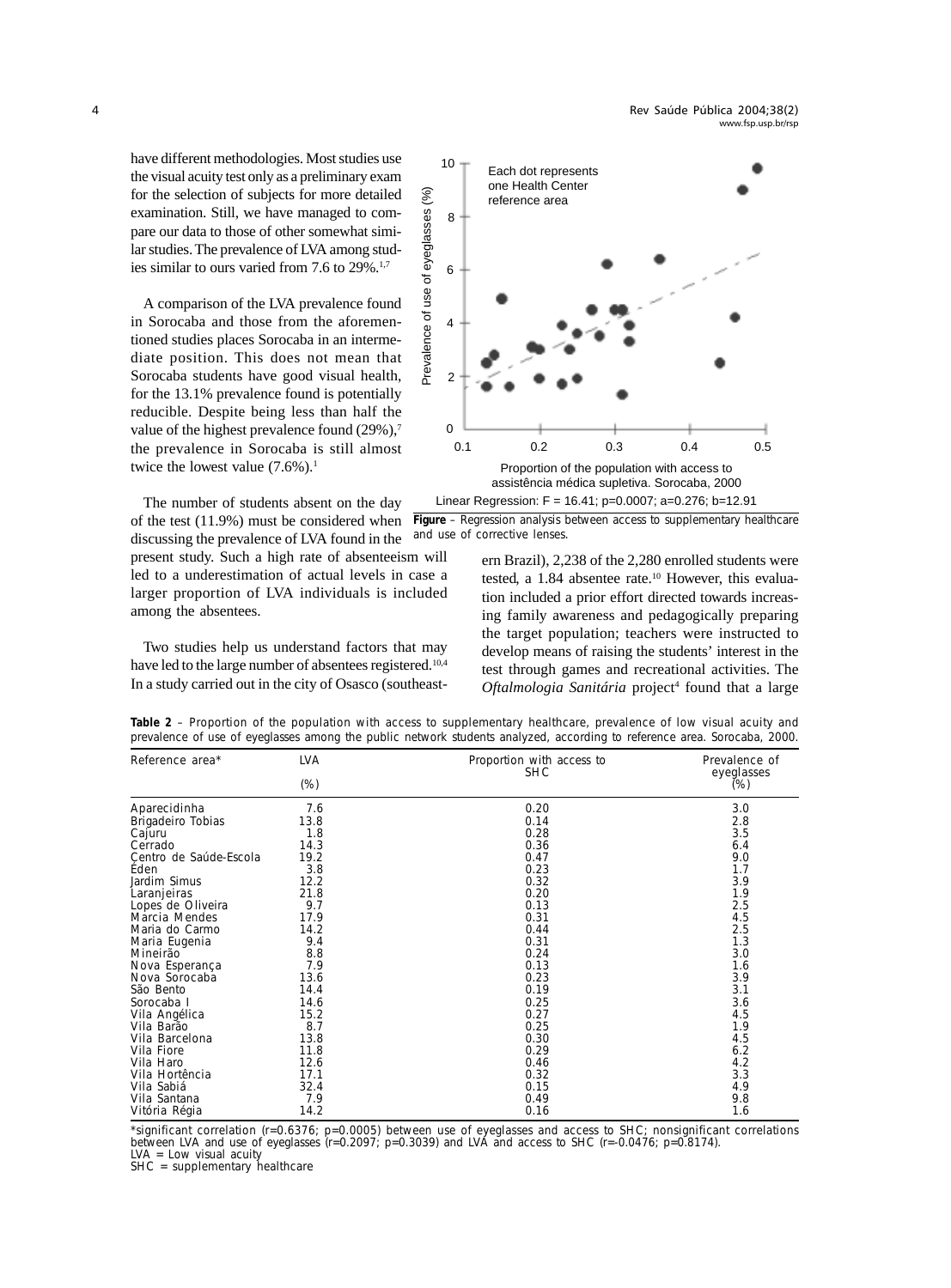#### - 
www.fsp.usp.br/rsp

number of children did not come to school on the day of the test. A large number absences was registered throughout the entire length of the project, and the authors suggest that, since the absent children belonged to low purchasing-power classes, socioeconomic factors might have contributed towards such high absenteeism. This could be explained by the lack of information and interest in matters related to education observed among poorer classes, which combine with the health-related problems characteristic of these populations, such as malnutrition and the consequent increase in disease incidence, to prevent school attendance.

On the other hand, the low specificity of this form of diagnosis may have contributed towards an overestimation of the prevalence in Sorocaba. In a 1989 study,<sup>4</sup> the number of false-positives reached 63.4% of students referred to more detailed examination after visual acuity screening. In this study, the high incidence of false-positive outcomes may be explained by a certain level of insecurity observed among volunteer screeners, who, in case of doubt, refer the student to ophthalmologic examination.

The use of  $a = 0.8$  visual acuity level as a referral criterion yields 17 false-positives for every 3 falsenegatives. However, if a =0.7 visual acuity cutoff point is employed (as in the present study), this relationship shifts to 9 false-positives for every 6 false-negatives.14 This corroborates the hypothesis that the prevalence of LVA found in the municipality of Sorocaba may be an overestimate, since, even though there is a certain level of compensation, false-positives still exceed false-negatives in 50%.

If the cutoff point were VA=0.8, the number of falsepositives would be more than twice the number found when using the AV=0.7 threshold, generating a costly exaggeration in terms of public health planning. A VA=0.5 cutoff point would generate an almost threefold increase in the number of false-negatives (the main error to be avoided in this type of program). Thus, the VA=0.7 threshold seems to be the most adequate.<sup>14</sup>

An alternative for reducing the prevalence of LVA in Sorocaba would be the implementation of sanitary ophthalmology projects among non-school-age children (or preschool children) who seek medical care with pediatricians from the municipal healthcare network. Most forms of amblyopia do not respond to treatment after age 6-7 years, resulting in permanent visual deficiency. In addition, at age 7 years most children are already passed the age when best therapeutic results can be obtained for refraction problems associated with strabismus and amblyopia.14

However, such proposal may be hampered by pediatricians' lack of knowledge of ophthalmologic problems in children and newborn.<sup>9</sup> Furthermore, the number of pediatricians who do not perform ophthalmologic exams on their patients is also high. Only 20% of pediatricians perform routine evaluations in newborn babies, and 64% do not perform any routine examinations on infants. Thus, training these professionals is a necessary step, since survey results indicate that 25.4% of pediatricians consider it unnecessary to verify the vision of children below school age.<sup>9</sup>

Several specialists emphasize the importance of early detection of ocular problems in infants, preschool children, and first-grade children as one of the most effective measures for the prevention of visual deficiencies.<sup>1,10,14</sup>

#### **Relationship between LVA and gender**

The present study found a significant difference in the prevalence of low visual acuity between sexes; LVA prevalence was greater among girls (14.9%) than among boys (11.5%). This is probably due to the greater frequency suggested for ocular diseases among females. This hypothesis is corroborated by a study carried out in 1994, in which 217 children with visual deficiencies were found in a screening of 1,397 students aged 5-17 years. Of these 217 subjects selected for a more detailed examination, 149 (69%) were females, and 68 (31%), males. After ophthalmologic examination, of the 135 students with some sort of refraction problem, 94 (70%) were female and 41  $(30\%)$  were male.<sup>13</sup>

Data from a study conducted by the *Associação Brasileira de Deficientes Visuais* (Brazilian Visual Deficient Association) in 98 municipalities of Northeastern Brazil<sup>15</sup> also supports this hypothesis. This study found a predominance of females (62.6%) when compared to males (37.4%) among subjects with visual impairment.

#### **Relation between LVA and grade**

The present study found a greater prevalence of LVA among 1st grade students when compared to 4th graders. This difference maintained itself even when the comparison was restricted to the 19 areas with data registered for both grades (data not shown).

This may be a result of the low academic achievement of students with ophthalmologic impairment, who, unable to keep up with other students, would be transferred to special classes (the so-called 'acceleration classes'). When first-graders are evaluated, those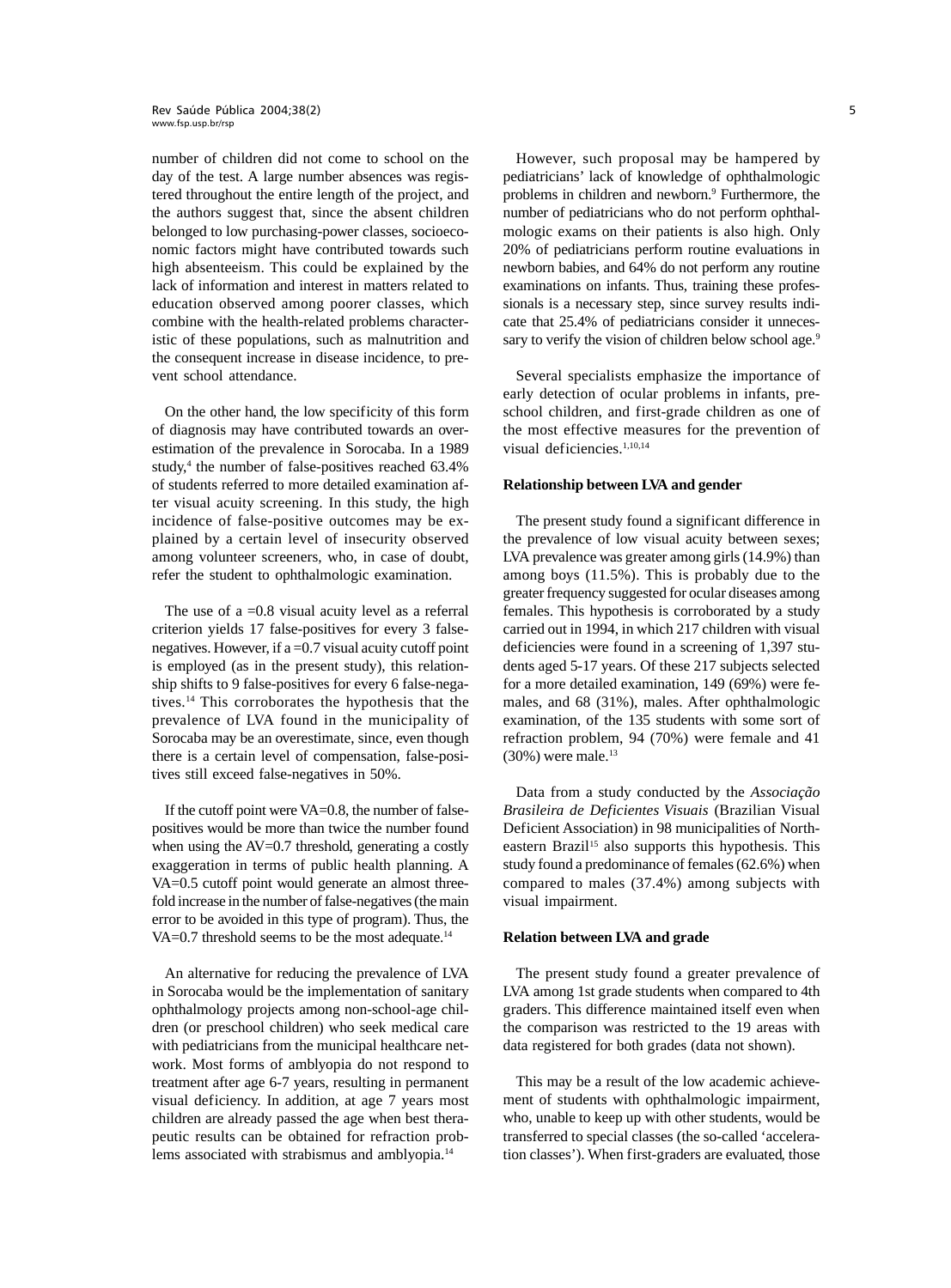with ophthalmologic problems are included in the evaluation, since there has not been enough time for the teacher to identify these students' academic shortcomings. However, when evaluating the visual acuity of fourth-graders, students with poor academic standings were not evaluated, for the period between 1st and 4th grades gives teachers enough time to identify any academic achievement problems and thus to refer students to the 'acceleration classes'.

This hypothesis is supported by a including 270 low-achievement students, which concluded, by means of ophthalmologic exams, that only 50 (19.5%) satisfied all criteria for being considered as 'normal'.6 According to the authors, this is equivalent to saying that 80.5% of subjects in this sample could have their academic shortcomings explained by low visual acuity or refraction problems. It should be emphasized that a large number of children labeled as incapable – many of which are referred to 'special classes' – may actually be suffering from refraction problems.<sup>12</sup>

Another hypothesis is that 4th graders are at a higher level of psychomotor development, and thus are capable of better understanding the explanations preceding the test, and hence achieving better test results.

Furthermore, since 4th graders are obviously older – around age 10 years –, it is expected that they have already been submitted to the Snellen test in other occasions, and perform better due to their familiarity with the table.

The hypothesis that prevalence is lower among fourth-graders because of adequate care and correction of visual acuity by the use of corrective lenses can be discarded, since, as we pointed out in the results section, and will further discuss in the section below, the prevalence of LVA is greater among eyeglass wearers.

## **Relation between LVA and use/nonuse of eyeglasses**

The prevalence of low visual acuity was higher among eyeglass wearers (42.0%) when compared to non-wearers (12.1%). This may be related to a lack of follow-up and updating of the prescription lenses worn by children. The unfavorable economic scenario and the lack of complaints from the child or of observation by parents and teachers may account for the insufficient correction provided by lenses worn by children.

In a study carried out in 1979, of the 564 schoolchildren evaluated, 52 wore optical correction. After ophthalmologic evaluation, 12 eyeglasses (23.8%) were maintained, 18 (34.6%) were updated, and 22 (42.8%) were removed. Furthermore, of the remaining students, 55 required optical correction.8 In a study carried out with pre-school children,<sup>5</sup> of the five eyeglass wearers selected for further examination, 3 (60%) had their prescriptions updated. These data support the results found in the present study, since the majority of eyeglass wearers required prescription updating, or even removal.

It would be appropriate that all children, when they are enrolling in 1st grade, undergo ophthalmologic examinations, or, at least, have their visual acuity measured.14 But this is not enough. It seems to us inadequate to promote a visual health program for children one year – 1st grade – and not to provide follow-up in subsequent years, since the optical correction provided may cease to fulfill the child's needs, or even, in certain cases, become hazardous to the child's health. A minimal goal for visual health programs should be to perform visual evaluations at ages 4, 7 and 13 years.<sup>14</sup>

## **Access to supplementary healthcare and use of corrective lenses**

The analysis of LVA prevalence according to reference area was not related to access to supplementary healthcare. As an initial hypothesis, this may be related to shortcomings in this sector in terms of diagnosis and treatment. The hypothesis of treatment failure is supported by the absence of a correlation between LVA and use of eyeglasses, a result consistent with that of the association analysis between use of eyeglasses and LVA, which indicated a greater risk of LVA among wearers, already discussed above. However, we wish to emphasize that the data indicate that treatment failure does not occur only among students who depend on the public network, but also among those with access to supplementary healthcare.

On the other hand, the significant positive correlation between access to supplementary healthcare and use of eyeglasses indicates that early diagnosis is lacking especially for the share of the population that depends on the public network, which demonstrates yet another facet of the inequities in Brazilian healthcare. Even assuming a likely classification bias in the "access to supplementary healthcare" variable, given that this information was determined based on an indirect indicator, its most probable effect would be the weakening of the correlation. Furthermore, if we assume that LVA cases are more prevalent and severer among social groups with worse socioeconomic conditions, we could argue that the actual correlation should be stronger than that registered.